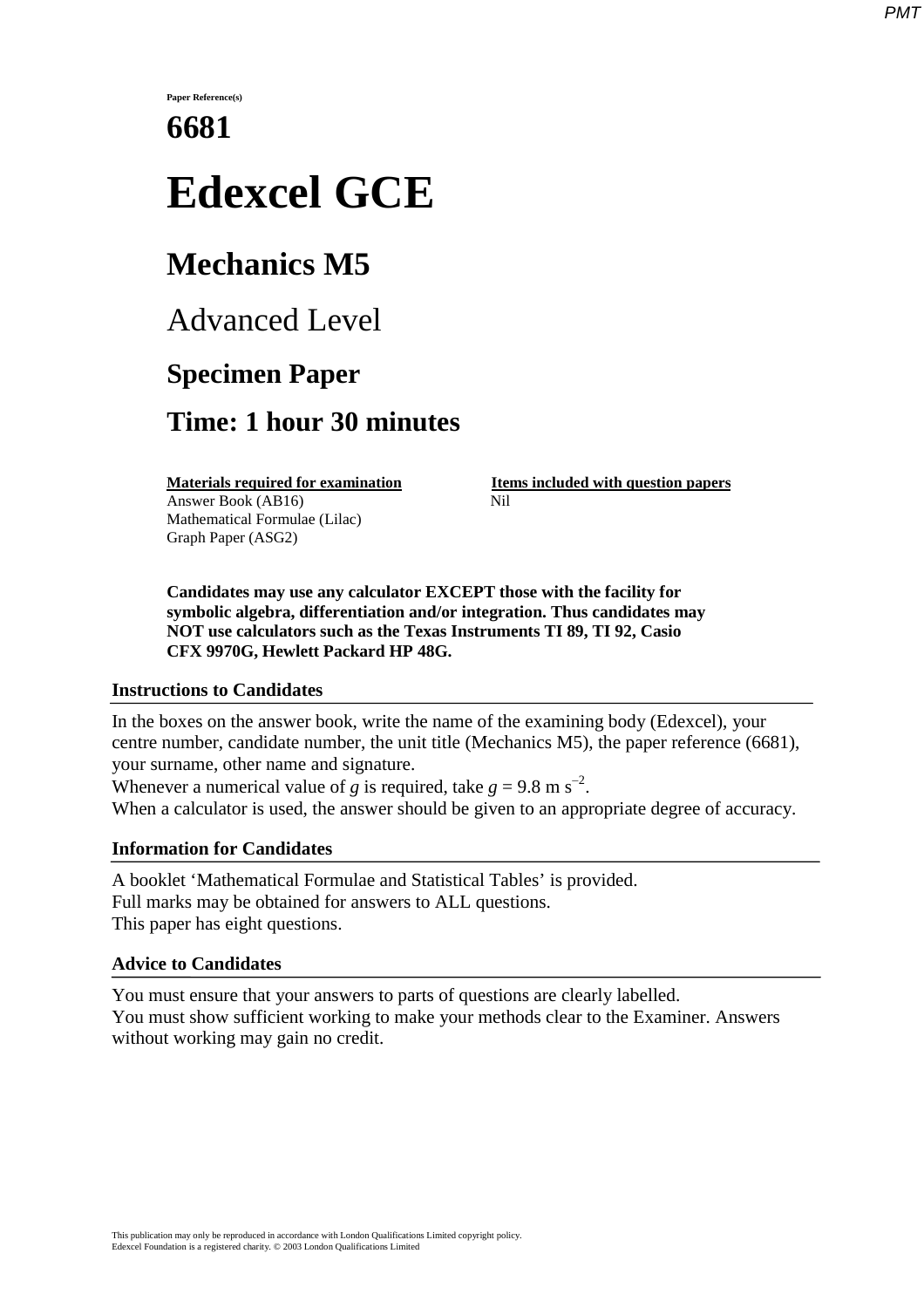- **1.** A bead of mass 0.125 kg is threaded on a smooth straight horizontal wire. The bead moves from rest at the point *A* with position vector  $(2\mathbf{i} + \mathbf{j} - \mathbf{k})$  m relative to a fixed origin *O* to a point *B* with position vector  $(3\mathbf{i} - 4\mathbf{j} - \mathbf{k})$  m relative to *O* under the action of a force  **N. Find** 
	- (*a*) the work done by **F** as the bead moves from *A* to *B*,
	- **(3)** (*b*) the speed of the bead at *B*.
- **2.** (*a*) Prove, using integration, that the moment of inertia of a uniform rod, of mass *m* and length 2*a*, about an axis perpendicular to the rod through its centre is  $\frac{1}{3}$  *ma*<sup>2</sup>.

**(3)**

**(2)**

A uniform wire of mass 4*m* and length 8*a* is bent into the shape of a square.

(*b*) Find the moment of inertia of the square about the axis through the centre of the square perpendicular to its plane.

**(4)**

**3.** Two forces  $\mathbf{F}_1$  and  $\mathbf{F}_2$  and a couple **G** act on a rigid body. The force  $\mathbf{F}_1 = (3\mathbf{i} + 4\mathbf{j})$  N acts through the point with position vector 2**i** m relative to a fixed origin *O*. The force  $\mathbf{F}_2 = (2\mathbf{i} - \mathbf{j} + \mathbf{k})$  N acts through the point with position vector  $(i + j)$  m relative to *O*. The forces and couple are equivalent to a single force **F** acting through *O*.

(*a*) Find **F**. **(2)**

- (*b*) Find **G**.
- **4.** A uniform circular disc, of mass 2*m* and radius *a*, is free to rotate in a vertical plane about a fixed, smooth horizontal axis through a point of its circumference. The axis is perpendicular to the plane of the disc. The disc hangs in equilibrium. A particle *P* of mass *m* is moving horizontally in the same plane as the disc with speed  $\sqrt{(20ag)}$ . The particle strikes, and adheres to, the disc at one end of its horizontal diameter.
	- (*a*) Find the angular speed of the disc immediately after *P* strikes it.

**(7)**

**(5)**

(*b*) Verify that the disc will turn through an angle of  $90^\circ$  before first coming to instantaneous rest.

**(3)**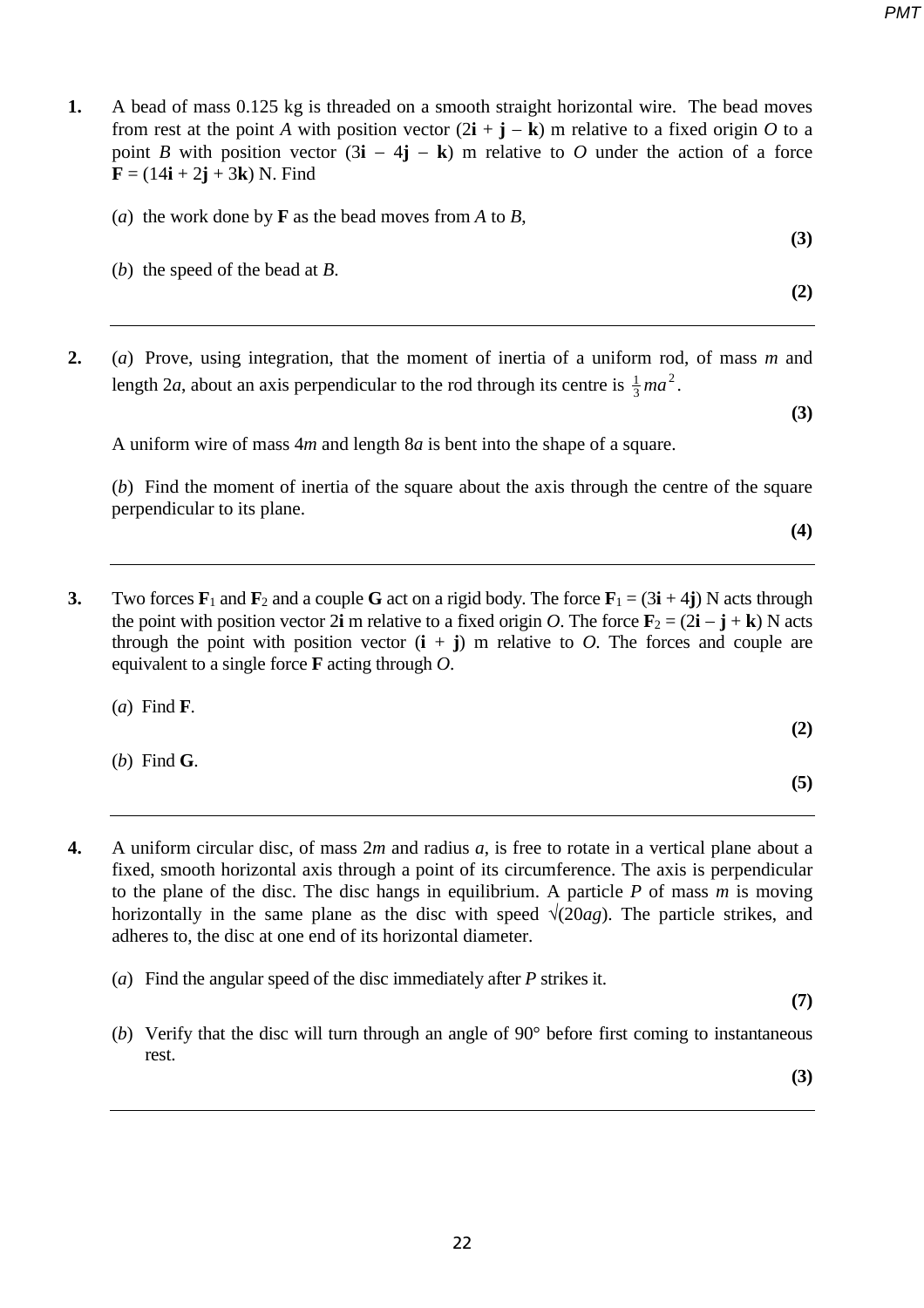**5.** A uniform square lamina *ABCD* of side *a* and mass *m* is free to rotate in vertical plane about a horizontal axis through *A*. The axis is perpendicular to the plane of the lamina. The lamina is released from rest when  $t = 0$  and  $\overline{AC}$  makes a small angle with the downward vertical through *A*. (*a*) Show that the moment of inertia of the lamina about the axis is  $\frac{2}{3}ma^2$ . **(3)** (*b*) Show that the motion of the lamina is approximately simple harmonic. **(5)** (*c*) Find the time *t* when *AC* is first vertical. **(2) 6.** A uniform rod *AB* of mass *m* and length 4*a* is free to rotate in a vertical plane about a horizontal axis through the point *O* of the rod, where  $OA = a$ . The rod is slightly disturbed from rest when *B* is vertically above *A*. (*a*) Find the magnitude of the angular acceleration of the rod when it is horizontal. **(4)** (*b*) Find the angular speed of the rod when it is horizontal. **(2)** (*c*) Calculate the magnitude of the force acting on the rod at *O* when the rod is horizontal. **(5)**